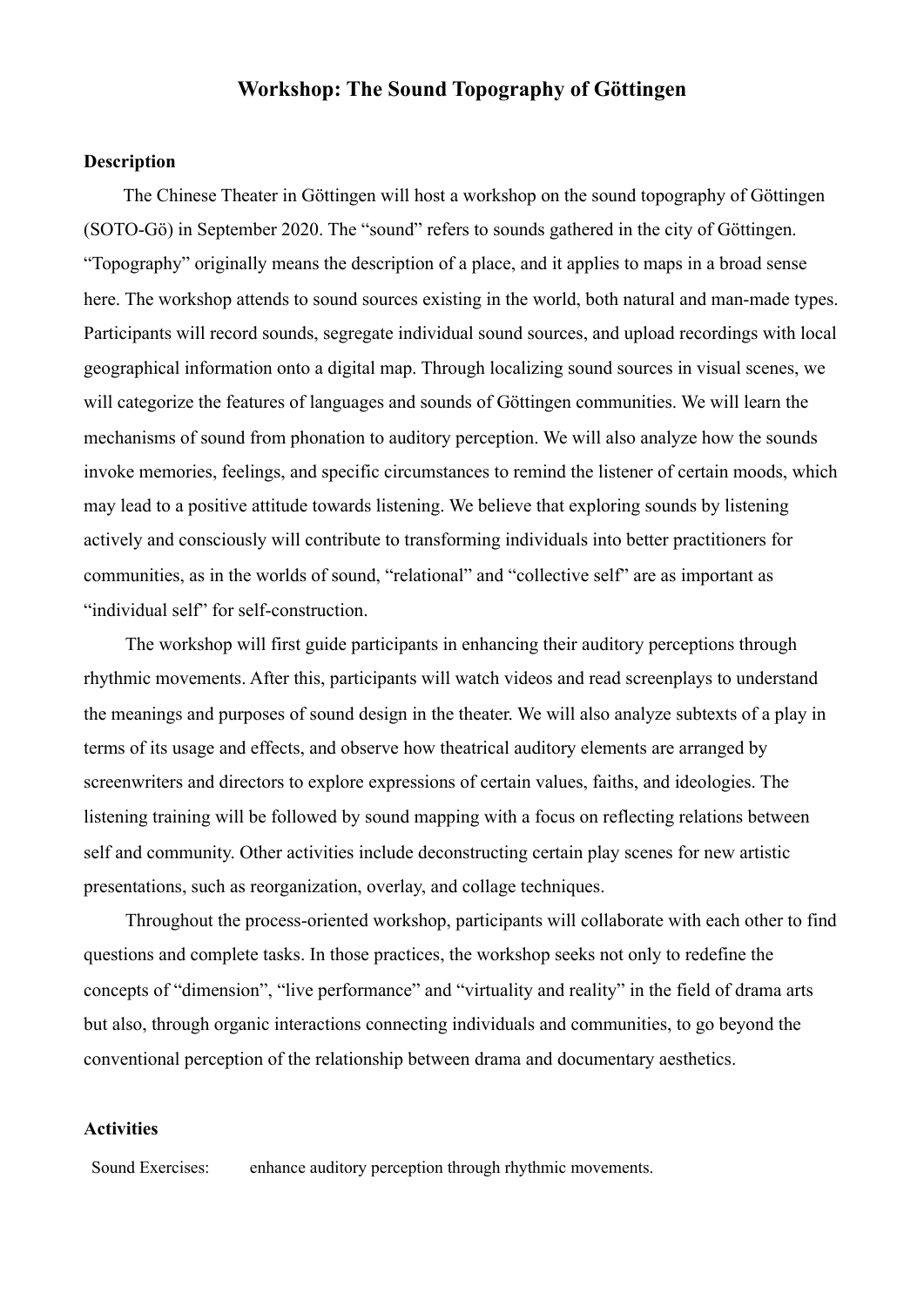| Sounds in Drama:     | understand meanings and purposes of sound design in theater; analyze subtexts in<br>terms of its usage and effects; observe how theatrical auditory elements are arranged<br>by screenwriters and directors to explore expressions of certain value, faith and<br>ideology. |
|----------------------|-----------------------------------------------------------------------------------------------------------------------------------------------------------------------------------------------------------------------------------------------------------------------------|
| Sound Map:           | record sounds; identify sound forms; demonstrate local recordings with geographical<br>information on digital map; visualize languages and sound features of communities<br>in the city of Göttingen.                                                                       |
| Virtual Performance: | attend Round Table Talk at B.O.N.D2020; introduce the SOTO-Gö workshop;<br>present sound map of Göttingen and re-created play scenes with effects of collage<br>and overlay; open discussion and Q&A.                                                                       |

### **Time and Location**

Sep. 19, 2020, Göttingen

# **Application**

Online: https://yingmingtheater.com/2020/08/10/registration-2/

Deadline: Aug. 31, 2020

Your participation in the workshop is free of charge.

### **Anti-Covid 19 measures**

- Disinfection in the workshop room.
- Participants equipped with masks.
- Hand sanitizers available in common areas.
- Body temperature measurement at check-in using a digital thermometer.
- Safety distance in common areas.
- Safety distance between the tables in the room.

### **Contacts**

The SOTO-Gö Workshop Committee (Yumin Ao/Zhao Zhao/Yang Shen/Yining Chen/ Siqi Zhong)

Email: [yingming.theater@gmail.com](mailto:yingming.theater@gmail.com)

Website: <https://yingmingtheater.com/>

The SOTO-Gö Workshop Committee reserves the right to final interpretation.

# **Hosted by:**

The Chinese Theater in Göttingen

The Center for Modern East Asian Studies at the University of Göttingen

Academic Confucius Institute Göttingen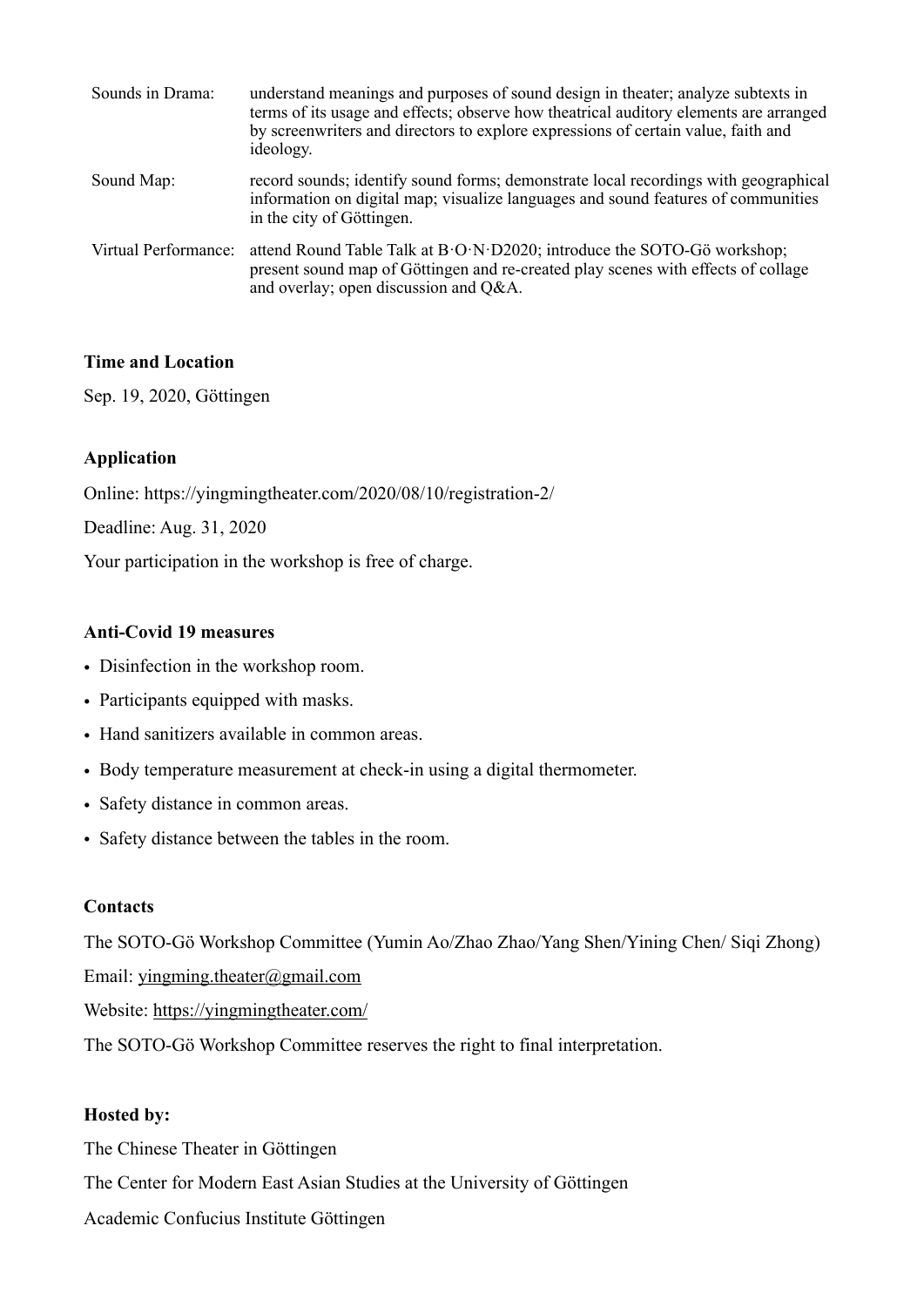# 哥廷根声音地貌工作坊招募

**项⽬简介**

哥廷根戏剧读演社将于9月举办声音地貌 (SOTO-Gö) 工作坊。"声音"是指在哥廷根采集 到的声音。"地貌"指对地理位置的描述,本处借用该术语并在广义上指称地图。工作坊将关 注本地声音资源,声音采样包括自然声源和人工声源。过程涉及声音记录,声源识别,以及 把带有地理信息标记的实地录音在数字地图上进行聚合展示,通过在视觉场景中定位声源, 显示哥廷根城市社区(社群)的语言及声音特征。此外,参与者将从发声机理到听觉感知来 认识声音的本质,分析声音如何唤起记忆、感觉和特定情境下的某些情绪,观察在聆听过程 中个⼈态度的转变。我们希望探索,伴随积极有意识地倾听,个体更有可能成为社区良好的 实践者;以及,除"独立自我"以外,在声音的世界里,"关系自我"与"集体自我"也是自我构 建的重要组成部分。

工作坊将带领参与者通过节奏运动学习获得良好的声音感知力。然后,通过观看演出视 频和阅读剧本,来理解剧场音效设计的意图,分析剧本潜台词的运用及其效果,并观察剧作 家或导演如何诉诸戏剧中的声音元素寻求价值观念、信仰体系和意识形态的表达。在经过上 述倾听训练之后,我们再借由声音地图的绘制聚焦对于自我与社群关系的思考。创作实践还 包括,对选取的戏剧场⾯进⾏解构,经过重新组合、拼贴、叠加处理,实现新的艺术呈现。

整个工作坊将以过程为导向,让参与者在合作中发现问题并完成各项任务。哥廷根声音 地貌工作坊力求重新定义戏剧艺术场域里的"维度" "现场" 与"虚实",并在个体连接社群的有 效互动中,去突破对戏剧与现实美学关系的常规考量。

**活动内容**

声音练习: 通过节奏运动学习, 获得良好的声音感知能力。

- 戏剧声音: 理解剧场音效设计的意图, 分析剧本潜台词的运用及其效果, 并观察剧作家(导 演)如何诉诸戏剧元素寻求思想、观念甚至意识形态的表达。
- 声音地貌: 经过采集声音样本和声音形式识别后, 把带有地理信息标记的实地录音在数字地 图上进行聚合展示,实现田野录音的视觉化呈现,以显示哥廷根城市社区的语言 和声音特征。

虚拟演出:参与「B·O·N·D 2020」第⼀届 维国际虚拟现场演出展,通过圆桌会议结合线上展